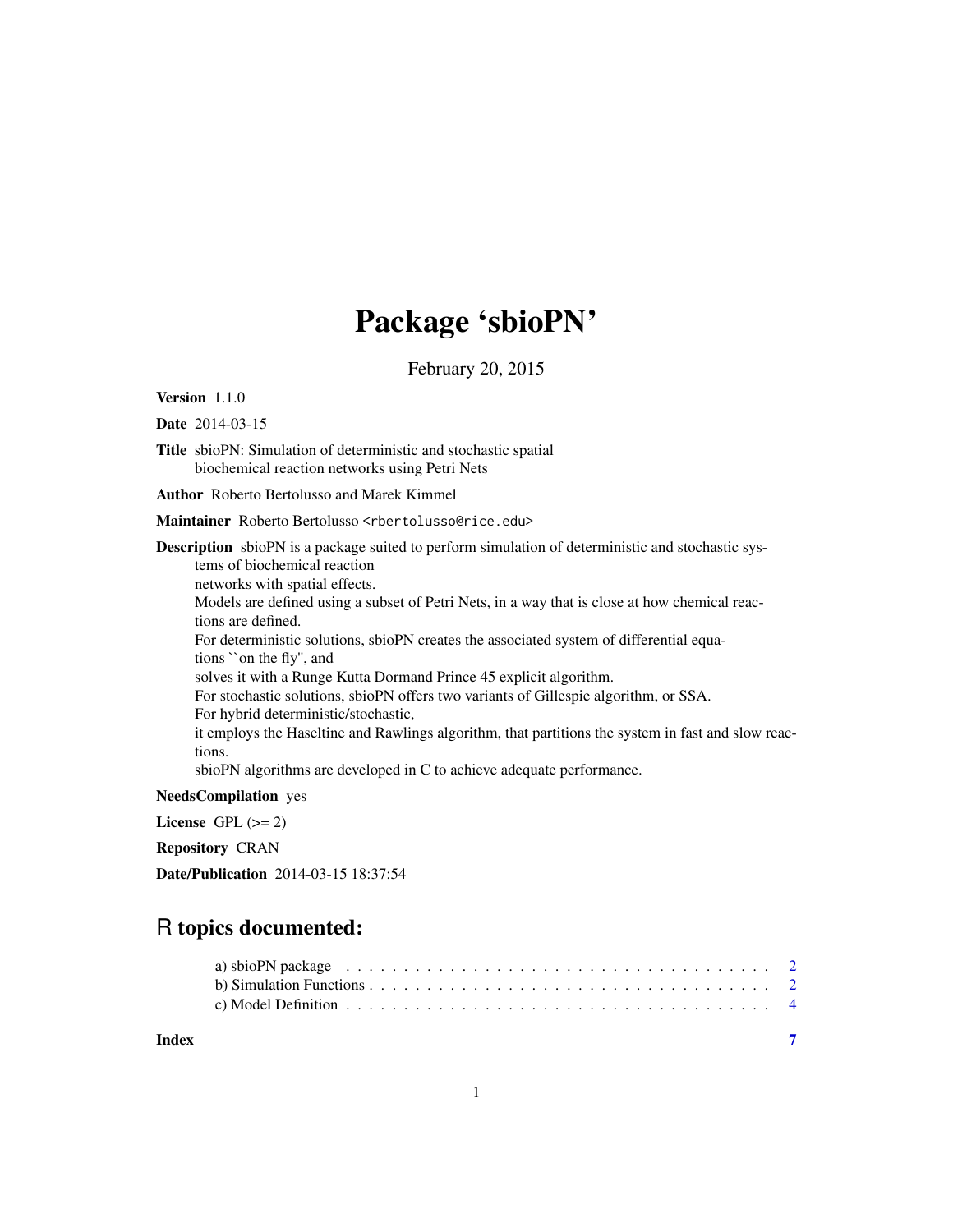<span id="page-1-0"></span>a) sbioPN package *Simulation of deterministic and stochastic biochemical reaction networks with spatial effects using Petri Nets*

#### Description

sbioPN is a package of C functions that can be used to simulate time-dependent evolution of biochemical reaction networks with spatial effects. The model is defined as a place/transition Petri Net, which is close to how biochemical reactions are defined. The model can be either deterministically solved using an explicit Runge Kutta Dormand Prince 45 method, simulated using two highly optimized variants of the stochastic simulation algorithm, or as a deterministic/stochastic hybrid, according to the Haseltine and Rawlings' algorithm. The library has been optimized for speed and flexibility.

bioPN has been tested only on 64 bits machines, relying on integers of 64 bits. The behavior on 32 bits architectures is untested and not supported.

## Details

| Package: | sbioPN     |
|----------|------------|
| Type:    | Package    |
| Version: | 1.1.0      |
| Date:    | 2014-03-15 |
| License: | $GPL (=2)$ |

#### Author(s)

Roberto Bertolusso and Marek Kimmel Maintainer: Roberto Bertolusso <rbertolusso@rice.edu>

b) Simulation Functions

*Simulation of a biochemical system with spatial effects*

#### <span id="page-1-1"></span>Description

These functions simulate a biochemical reacton system with spatial effects parameterized as a Petri Net. sGillespieOptimDirect and sGillespieDirectCR performs pure stochastic simulations, sRungeKuttaDormandPrince45 a pure deterministic integration, sHaseltineRawlings a hybrid of the above. Multiple runs can be performed at once.

See [init](#page-3-1) for a way of defining the model that is close to the way reactions are written.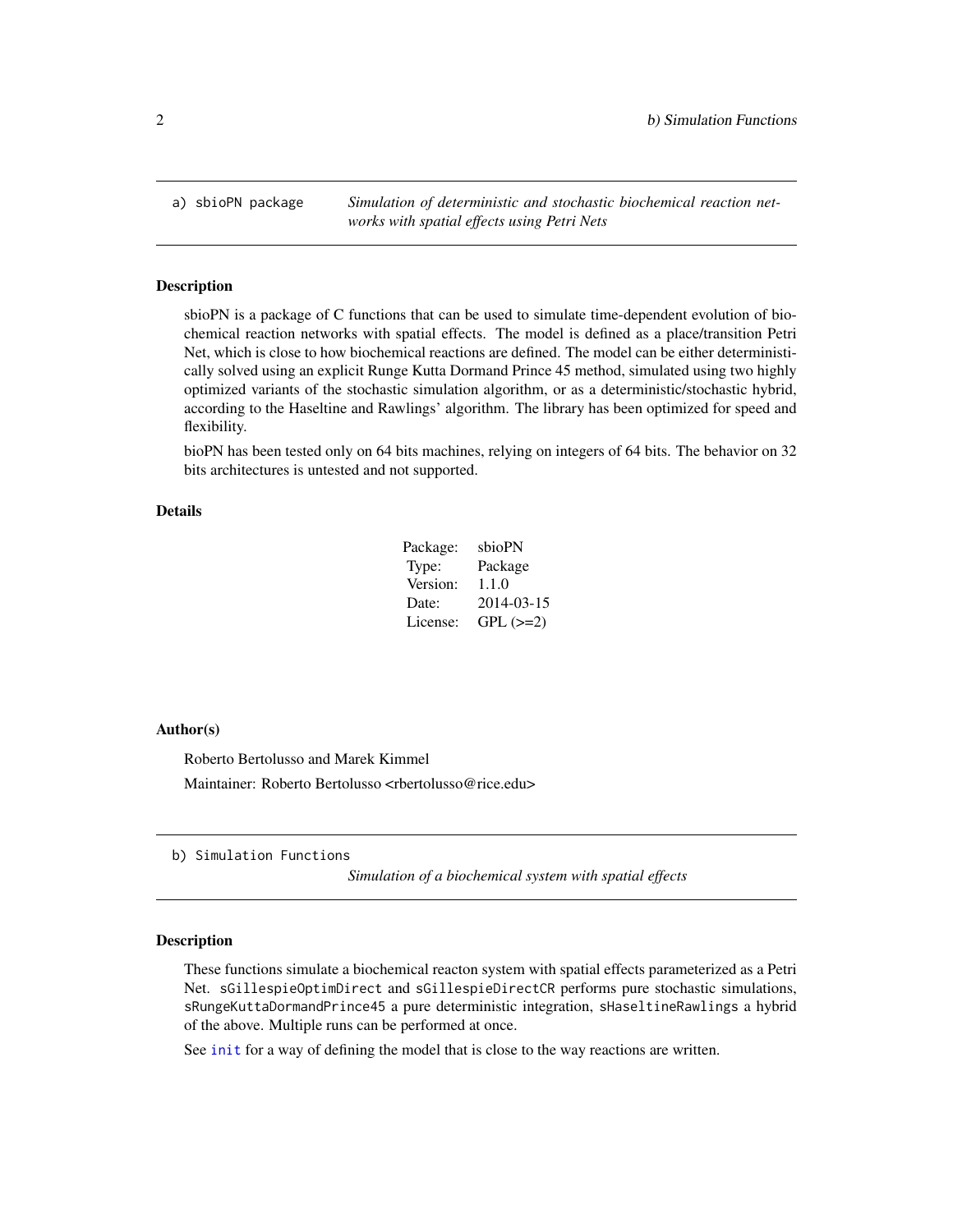## b) Simulation Functions 3

## Usage

```
## Exact stochastic simulation:
sGillespieOptimDirect(model, timep, delta=1, runs=1)
sGillespieDirectCR(model, timep, delta=1, runs=1)
## Pure deterministic:
sRungeKuttaDormandPrince45(model, timep, delta=1, ect = 1e-09)
## Hybrid stochastic/deterministic:
sHaseltineRawlings(model, timep, delta=1, runs=1, ect = 1e-09)
```
### Arguments

| model | list containing named elements:                                                                                                                                                                                                                     |
|-------|-----------------------------------------------------------------------------------------------------------------------------------------------------------------------------------------------------------------------------------------------------|
| timep | It can be either a numeric, indicating for how long (in the same time units as the<br>propensity constants) the process will run, or a functions $(R$ or $C)$ , in which case<br>can be used to change the protocol at time intervals. See details. |
| delta | Interval time at which the state will be saved.                                                                                                                                                                                                     |
| runs  | How many runs will be performed.                                                                                                                                                                                                                    |
| ect   | Precision for the fast reactions.                                                                                                                                                                                                                   |
|       |                                                                                                                                                                                                                                                     |

#### Details

model is a list containing the following elements:

- model\$pre: pre matrix, with as many rows as transitions (reactions), and columns as places (reactants). It has the stoichiometrics of the left sides of the reactions.
- model\$post: post matrix, with as many rows as transitions, and columns as places (products). It has the stoichiometrics of the right sides of the reactions.
- model\$h: list of propensity constants or functions returning the propensity (with as many elements as transitions).
- model\$slow: vector of zeros for slow transitions and ones for fast transitions. Only needed for HaseltineRawlings. Ignored otherwise.
- model\$M: initial marking (state) of the system.
- model\$place: vector with names of the places.
- model\$transition: vector with names of the transitions.

## Value

The functions return a list with the following elements:

- place vector with the names of the places if supplied. If not, the function creates names as follows: P1, P2, ...
- transition vector with the names of the transitions if supplied. If not, the function creates names as follows: T1, T2, ...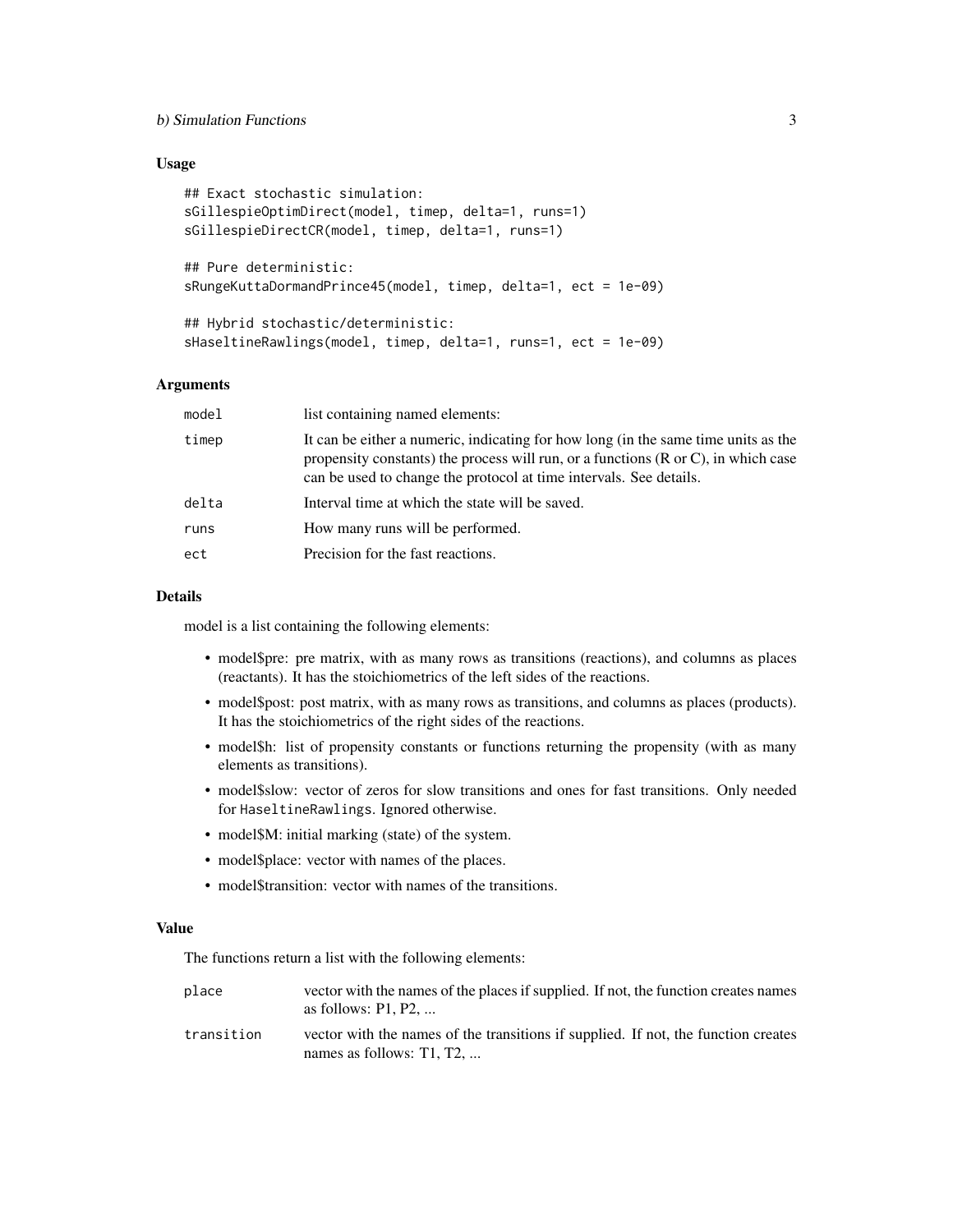<span id="page-3-0"></span>

|                           | dt              | vector containing the discretized times at which the state is saved (according to<br>delta)                                                                                             |  |  |
|---------------------------|-----------------|-----------------------------------------------------------------------------------------------------------------------------------------------------------------------------------------|--|--|
|                           | run             | list with as many elements as runs. We will describe the first element, run $[1]$ ],<br>as the rest have exactly the same structure. It is also a list, with the following<br>elements: |  |  |
|                           | $run[ [1]]$ \$M | list with as many elements as places, each of them containing the state of the<br>system sampled according to delta.                                                                    |  |  |
| run[[1]]\$transitions     |                 |                                                                                                                                                                                         |  |  |
|                           |                 | vector with as many elements as transitions, with the total of time each slow<br>reaction fired.                                                                                        |  |  |
| run[[1]]\$tot.transitions |                 |                                                                                                                                                                                         |  |  |
|                           |                 | numeric with the summ of run <sup>[[1]</sup> ]\$transitions.                                                                                                                            |  |  |
|                           |                 |                                                                                                                                                                                         |  |  |

## See Also

[init](#page-3-1), [atr](#page-3-1)

## Examples

## sbioPN has been tested only on 64 bits machines. ## It may fail in 32 bits architecture.

c) Model Definition *Helper functions for model definition*

## <span id="page-3-1"></span>Description

These functions are used to define models. They become more useful as the model has more places and transitions, as pre and post are sparse matrices so their direct manipulation may be error prone. See example of use below.

## Usage

```
init(place)
atr(trans.name=NULL)
load.cfn(place, code)
unload.cfns()
```
## Arguments

| place      | <b>Places</b>                      |
|------------|------------------------------------|
| trans.name | Name of the transition (reaction)  |
| code       | C code that returns the propensity |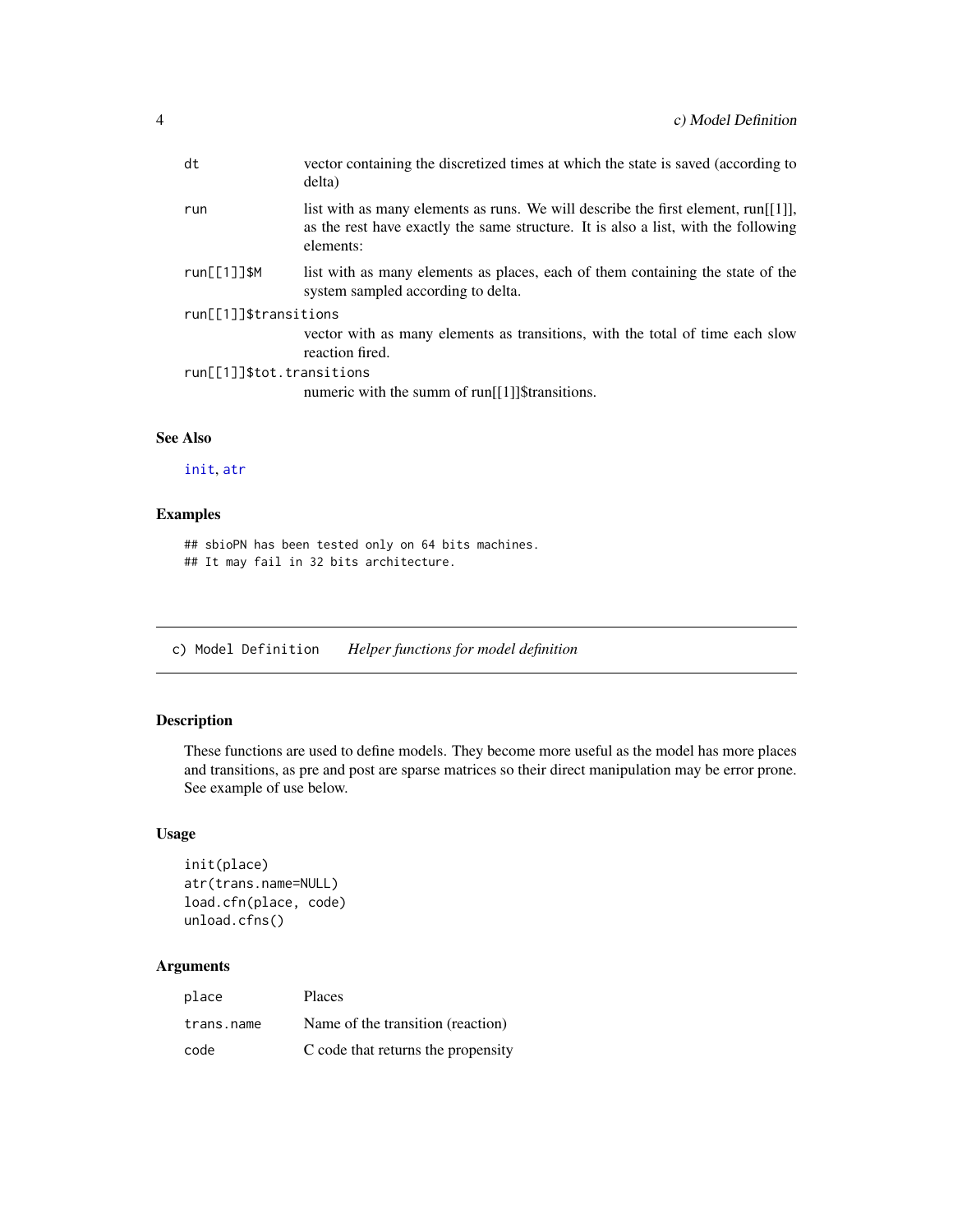## <span id="page-4-0"></span>Details

Function init accesses the frame of the calling function, creating variables with the names "model", "L", "R", and "h", that are considered reserved to bioPN. It also creates a variable for each element in the place vector submitted to the function init. Function atr creates a variable for each transition name sent. load.cfn and unload.cfns are used on cases where the transitions are of a special form, and a C function wants to be used to compute it for increase performance.

## Value

The functions do not return values.

## See Also

[sGillespieOptimDirect](#page-1-1), [sHaseltineRawlings](#page-1-1)

#### Examples

```
## bioPN has been tested only on 64 bits machines.
## It may fail in 32 bits architecture.
####### Constants definition (convenient but not required)
H < - 10K < -6r <- 0.25
c \le -3b \le -2#######
place <- c( "Gi", "Ga", "mRNA", "Protein")
## WARNING: function init() accesses the frame
## of the calling function, creating variables
## with the names "model", "L", "R", and "h",
## that are considered reserved to bioPN.
## It also creates a variable for each element
## in the place vector submitted to the function
## init(). Function atr() creates a variable
           for each transition name sent.
####### Initialization
init(place)
####### Start of model definition
## Gi -> Ga
h \leftarrow cL[Gi] <- 1
R[Ga] < -1atr("gene_activation") ## Add this reaction
## Ga -> Gi
```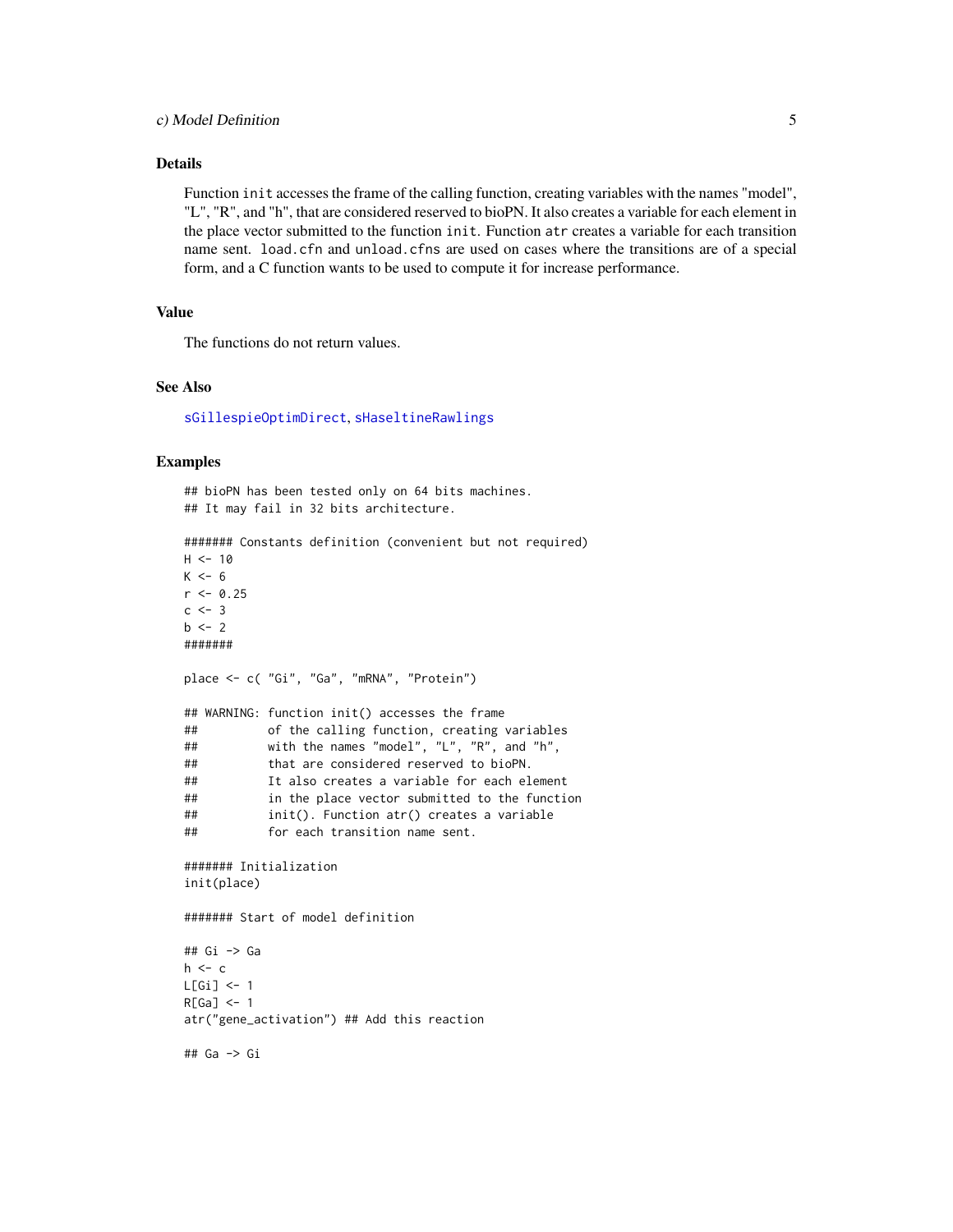6 c) Model Definition

```
h \leq bL[Ga] <- 1
R[Gi] <- 1
atr("gene_inactivation")
## Ga -> Ga + mRNA
h <- HL[Ga] <- 1
R[Ga] <- 1; R[mRNA] <- 1
atr("transcription")
## mRNA -> mRNA + Protein
h <- K
L[mRNA] <- 1
R[mRNA] <- 1; R[Protein] <- 1
atr("mRNA_degradation")
## mRNA -> 0
h \leq -1L[mRNA] <- 1
atr("translation")
## Protein -> 0
h \leftarrow rL[Protein] <- 1
atr("protein_degradation")
```
####### End of model definition